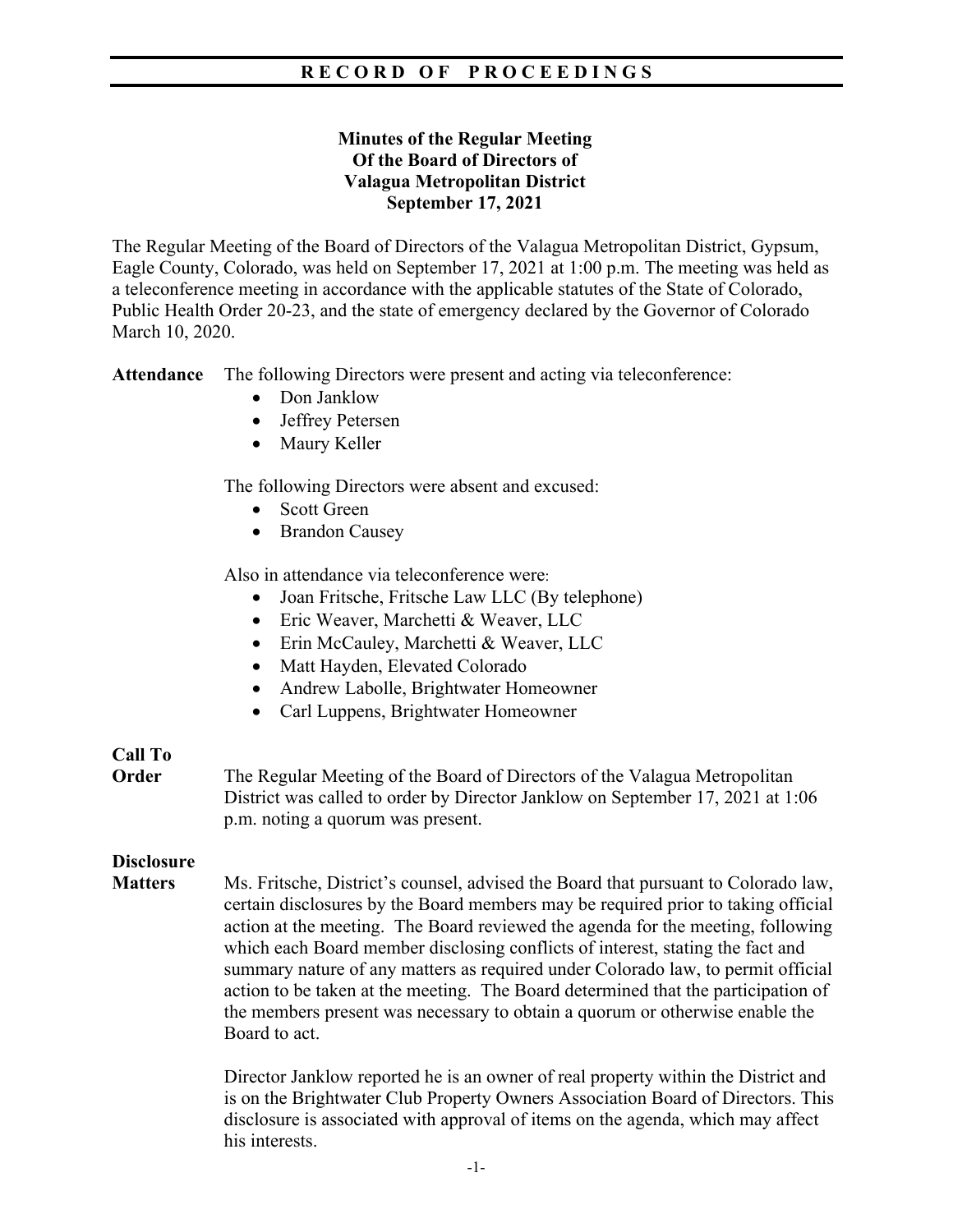#### **Valagua Metropolitan District September 17, 2021 Meeting Minutes**

Director Causey is an owner of real property within the District and his wife Inga Causey is on the Brightwater Club Property Owners Association Board of Directors. This disclosure is associated with approval of items on the agenda, which may affect his interests.

Director Green is an owner of real property within the District and owns Shades of Green Landscaping that provides contracted landscaping services to the District and the Brightwater Club Property Owners Association. This disclosure is associated with approval of items on the agenda, which may affect his interests.

Director Petersen reported that he is an owner of real property within the District. This disclosure is associated with approval of items on the agenda, which may affect his interests.

Director Keller reported that he is an owner of real property within the District. This disclosure is associated with approval of items on the agenda, which may affect his interests.

Written disclosures of these interests were filed with the Secretary of State and the Board prior to the meeting.

#### **Changes to the**

**Agenda** There were no changes to the meeting agenda.

#### **Public**

- **Comment** There was no public comment.
- **Minutes** The Board reviewed the meeting minutes of the May 21, 2021 Regular Meeting. Upon motion duly made and seconded it was unanimously

**RESOLVED** to approve the meeting minutes of the May 21, 2021 Regular Board meeting as presented.

## **Legal**

**Matters** Ms. Fritsche provided an update on legislative matters noting updated requirements for posting the Call for Nominations, maintaining a District website, and annual report filing. Also reviewed were several house and senate bill modifications. Details on each of the items reviewed were included in the packet for review.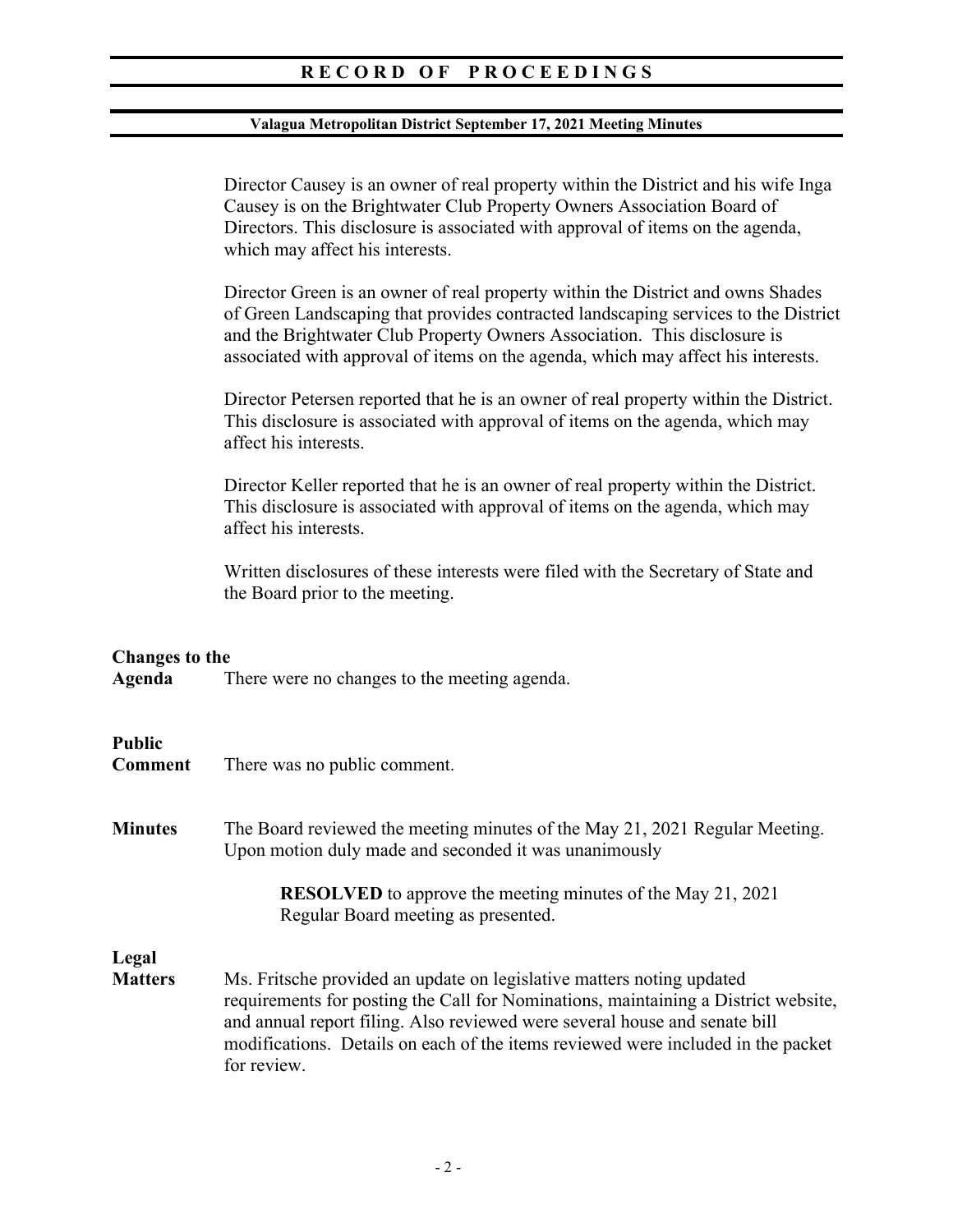#### **Valagua Metropolitan District September 17, 2021 Meeting Minutes**

A Resolution Adopting the State of Colorado Records Management Schedule was reviewed by Ms. Fritsche, and upon motion duly made and seconded it was unanimously

**RESOLVED** to approve the Resolution Adopting the State of Colorado Records Management Schedule.

The Board reviewed the Election Resolution included in the Board packet, calling for a 2022 District election and designating an election official. Upon motion duly made and seconded it was unanimously

**RESOLVED** to approve the Resolution Calling for the 2022 Regular District Election and Appointing a Designated Election Official.

**Business** The Board reviewed the Audit Engagement Letter included in the Board packet for fiscal year 2021. Upon motion duly made and seconded it was unanimously

> **RESOLVED** to approve the Audit Engagement Letter from Chadwick, Steinkirchner, Davis & Co., P.C. for fiscal year 2021 for a fee of \$4,850.00.

 The 2022 proposed meeting calendar was presented and dates were discussed. Upon motion duly made and seconded it was unanimously

**RESOLVED** to approve the 2022 meeting calendar for two regular meetings on May 20 and September 30, 2022.

 The Board reviewed the Shades of Green landscaping contract and upon motion duly made and seconded it was unanimously

**RESOLVED** to approve the Shades of Green Landscaping contract as presented.

# **Financial**

**Matters** Mr. Weaver presented the September August 31, 2021 financial statements with an itemized review of the balance sheet and statement of revenues and expenditures. Mr. Weaver explained that as long as the District is assessing the maximum mill levy allowed under its Service Plan for debt service, the District is not in default on the bonds for underpayment of required annual debt service payments under the Bond Indenture.